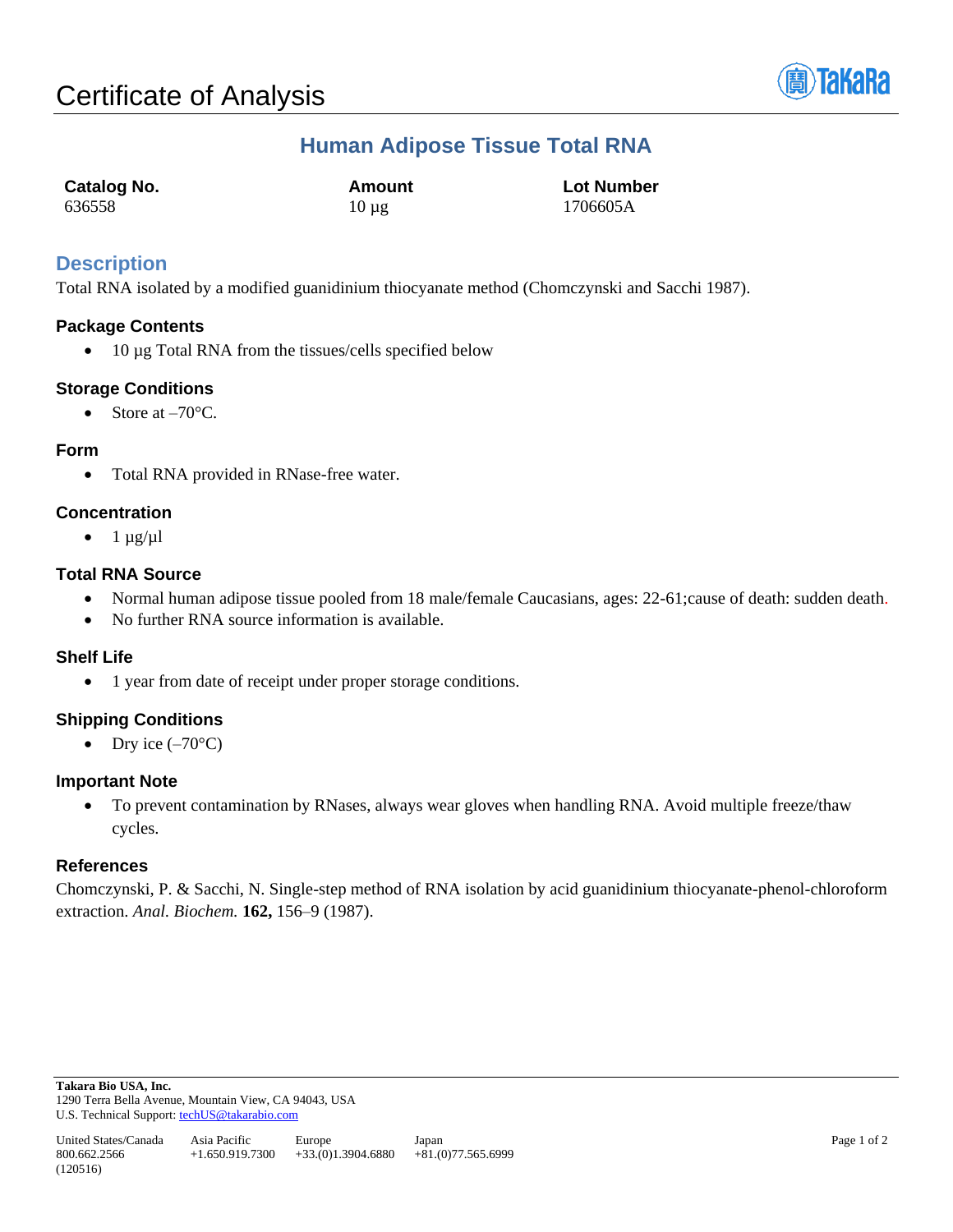# Certificate of Analysis Cat. No. 636558

Human Adipose Tissue Total RNA

# **Quality Control Data**

This lot of total RNA was analyzed by capillary electrophoresis (CE) using an Agilent 2100 Bioanalyzer. The actual electropherogram trace for this RNA is provided below. RNA concentration and purity were evaluated by UV spectrophotometry.

Both the area ratio of the 28S/18S rRNA peaks, and the proportion (relative percentage) of these two peak areas to the total area under the electropherogram provide reliable quantitative estimates of RNA integrity. For both of these criteria, this sample meets or exceeds our standards for high-quality total RNA.



It is certified that this product meets the above specifications, as reviewed and approved by the Quality Department.